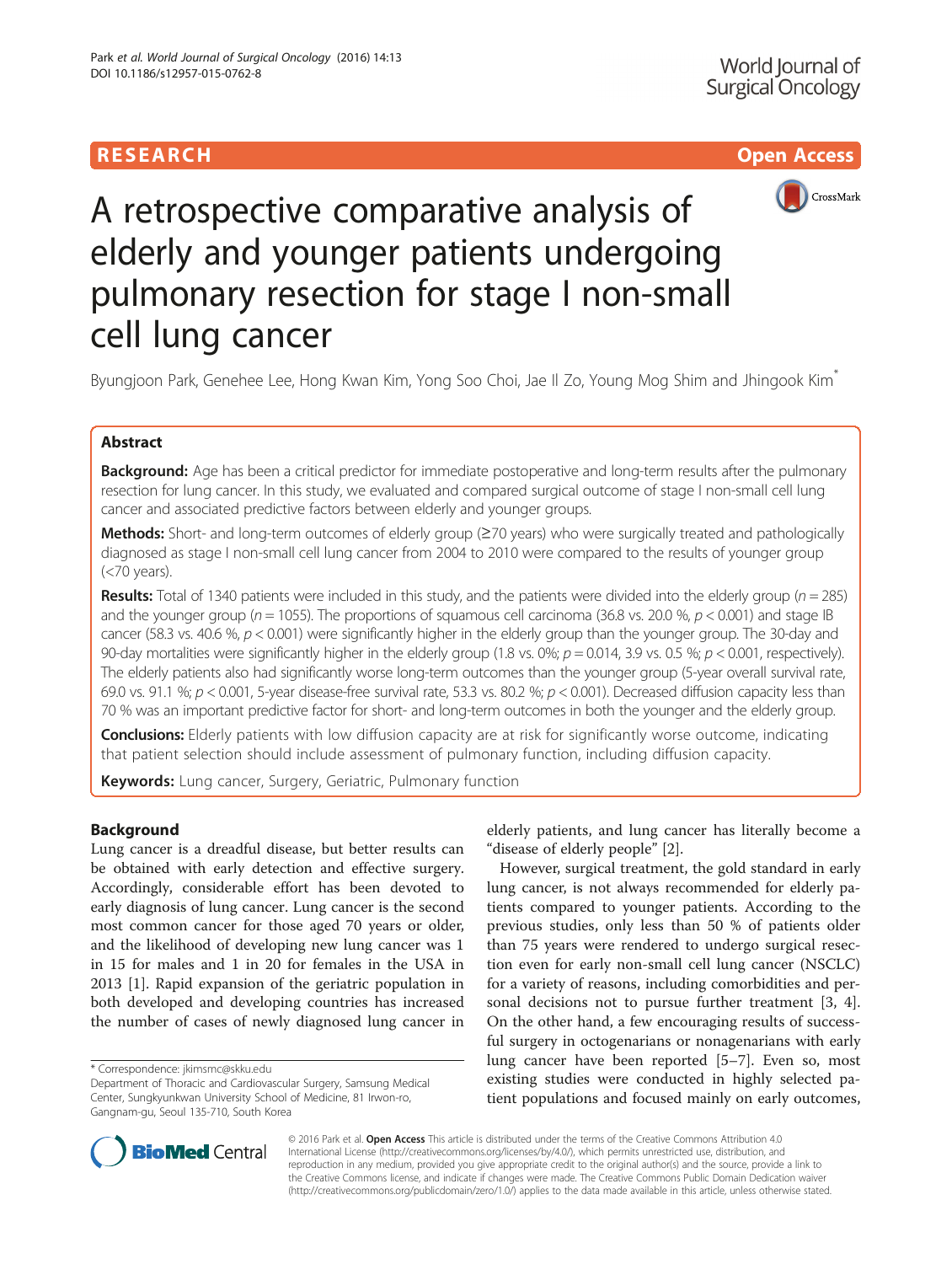making them insufficient to justify recommending for or against surgery in elderly patients in general.

To confirm that pulmonary resections in elderly patients are as safe as in younger patients, it is important to compare surgical outcomes and also associated predictors. Furthermore, if elderly patients show worse outcomes, it is important to identify not only common predictive factors in both age groups but also age-specific factors, and this would be helpful to establish more elderly-specific guideline for selecting surgery patients. In this study, we evaluated and compared short- and long-term outcomes of elderly and younger patients who underwent pulmonary resection for stage I NSCLC and analyzed common predictive factors and specific factors for both age groups.

## Methods

# Patients and data collection

This was a retrospective observational study performed in a single center and approved by the hospital's institutional review board. From January 2004 to December 2010, 3033 patients were surgically treated with curative intent for primary lung cancer, and 1787 patients were pathologically diagnosed with stage I NSCLC. Patients with synchronous double primary lung cancer  $(n = 49)$ , previous history of other malignancy ( $n = 162$ ) and those without mediastinal lymph node dissection  $(n = 145)$ were excluded from the study. Patients with histologic subtypes other than adenocarcinoma, squamous cell carcinoma, or large cell neuroendocrine carcinoma were also excluded  $(n = 107)$ .

A total of 1340 patients were enrolled, with 285 patients  $(21.3 \%)$  in the elderly group ( $\geq 70$  years) and 1055 patients (78.7 %) in the younger group (<70 years). Significant cutoff value of age groups by 5 years for 30-day mortality and overall survival was analyzed by a minimal  $p$  value approach. Data on clinical, surgical, and pathologic characteristics were collected. Preoperative pulmonary function tests included forced expiratory volume in 1 second  $(FEV<sub>1</sub>)$ , forced vital capacity (FVC),  $FEV<sub>1</sub>/FVC$ , percentile expected  $FEV<sub>1</sub>$ , percentile expected FVC, diffusing capacity for carbon monoxide (DLCO), and percentile expected DLCO. Laboratory data including liver and kidney function tests and ejection fraction from preoperative echocardiography were also collected. The type of operation and extent of pulmonary resection were included as surgical factors.

### Surgical procedures and follow-up

The standard treatment for stage I NSCLC was lobectomy or bi-lobectomy, in patients with limited pulmonary function or severe emphysema, segmentectomy or wedge resection was performed. After surgery, 4 patients (1.4 %) from elderly group and 16 patients (1.5 %) from younger group underwent adjuvant chemotherapy. The patients visited the outpatient clinic and underwent computed tomography or positron emission tomography/computed tomography every 3 months for 2 years after the surgery and then every 6 months for the next 3 years. The patients visited the hospital annually after 5 years from the initial operation. The median follow-up period was 47.6 months.

Patient survival was reviewed, and the end date was defined as the date of latest follow-up or death. The disease-free survival period was defined as the interval from surgery to the first interpretation of recurrence in an imaging study. Cancer recurrence was defined as carcinoma recurring in the lung or a distant organ and was classified as loco-regional failure or distant failure according to the initial site of recurrence. In detail, local failure was defined as disease recurrence at the surgical resection margin, regional failure as tumor recurrence in the mediastinal, hilar, or supraclavicular lymph nodes, and lung cancer in the ipsilateral lung, pleura, or chest wall. Distant failure was defined as lung cancer other than loco-regional failure or cancer metastasis in a distant organ. Metachronous double primary cancer was defined according to modified Martini's criteria and was excluded from cancer recurrence. Newly appeared pure ground glass opacity in the ipsilateral lung within 2 years was also excluded from cancer recurrence.

The date of death for patients who expired during the follow-up period was confirmed by our hospital  $(n = 64)$ or National Cancer Registration Statistics ( $n = 89$ ). Living patients were followed-up in an outpatient clinic  $(n =$ 1163) or by telephone interview  $(n = 24)$  within 1 year of data collection.

#### Statistical analyses

All data were statistically analyzed using STATA version 10 (2007, Stata Statistical Software: release 10; StataCorp LP, College Station, TX). Ninety-five percent confidence intervals corresponding to a 5 % significance level were used. Mean values were compared using a Student  $t$  test and median values by the Wilcoxon signed-rank test. Data were interpreted in two categories. Short-term results, including 30-day and 90-day mortality, hospital stay, in-hospital complication rate, and associated risk factors, were evaluated by logistic regression model, and there were no censored data during the follow-up period of 90 days. Long-term results, including 5-year overall and 5-year disease-free survival and 3-year cumulative recurrence rate, were analyzed with Kaplan-Meier and log-rank tests. Subgroup analyses for risk factors and prognostic factors were evaluated in the elderly group using Cox hazard modeling. For multivariate analyses, backward selection of variables was performed. Variables with significance level >0.1 were eliminated from the methods.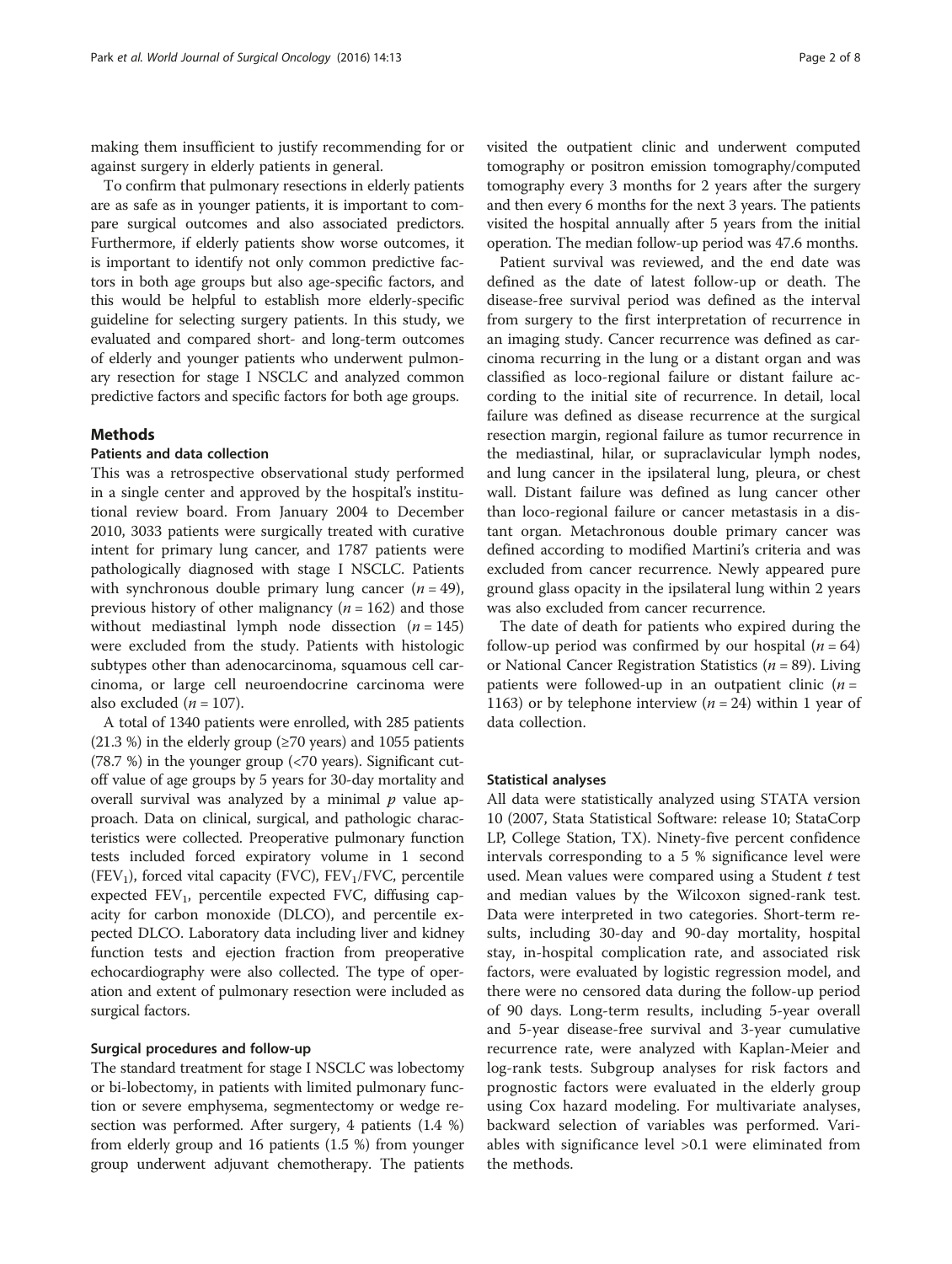## Results

# Patient characteristics

Median age of elderly group was 73 years (70–86) and of younger group was 58 years (20–69). Male predominance  $(p = 0.003)$  and the proportions of squamous cell carcinoma (36.8 % vs. 20.0 %,  $p < 0.001$ ) and stage IB cancer (58.3 vs. 40.6 %,  $p < 0.001$ ) were significantly higher in the elderly group than the younger group. There was no significant difference in extent of pulmonary resection between the two groups, but open thoracotomy was more frequently performed in elderly patients (55.4 vs. 37.8 %,  $p < 0.001$ ). Comparison of clinicopathologic features and surgical procedures were demonstrated in Table 1.

# Short-term results

The 30-day mortality rate was 6 of 1340 patients (0.4 %), and all were elderly. Five patients died of acute respiratory distress syndrome (ARDS) and one from postoperative pneumonia. The only independent factor for 30-day mortality in the elderly group was DLCO less than 70 % of prediction (low DLCO; odd ratio  $(OR) = 17.1$ ,  $p =$ 0.024). Mortality within 90 days occurred for 16 patients (1.2 %) and was significantly more frequent in the elderly group (3.9 vs. 0.5 %,  $p < 0.001$ ). Independent risk factors for 90-day mortality included being elderly (OR = 2.0,  $p =$ 0.042) and low DLCO (OR = 3.9,  $p < 0.001$ ). The elderly group had significantly longer hospital stays (11.2 vs. 8.0 days,  $p < 0.001$ ). The in-hospital complication rate was also significantly higher in elderly patients (47.7 vs. 26.9 %,  $p < 0.001$ ). The most common major complications in the elderly group were new onset of arrhythmia requiring medicine (16.3 %) and acute lung injury or ARDS (5.7 %), and independent risk factors were low DLCO (OR = 3.5,  $p = 0.045$ ) and male gender (OR = 7.8,  $p < 0.001$ ).

#### Long-term results

Undoubtedly, elderly patients had significantly worse long-term outcomes than the younger group (5-year overall survival rate; 69.0 vs. 91.1 %, p < 0.001, Fig. [1](#page-3-0)). Even so, the difference between the two groups was much larger than expected. In the multivariate analysis, independent prognostic factors for overall survival after pulmonary resection of stage I NSCLC included elderly age (hazard ratio (HR) = 3.6,  $p < 0.001$ ), male gender (HR = 3.2,  $p =$ 0.005), interstitial pulmonary fibrosis (IPF;  $HR = 4.8$ ,  $p <$ 0.001), and low DLCO (HR = 3.8,  $p < 0.001$ ). Prognostic factors for overall survival were summarized in Table [2](#page-4-0). For the subgroup analysis in the elderly group, independent prognostic factors for overall survival included histologic subtype of squamous cell carcinoma (HR = 3.2,  $p = 0.001$ ) and low DLCO (HR = 2.4,  $p = 0.028$ ). On the other hand, independent prognostic factors for overall survival in the younger group were low DLCO  $(HR = 5.3, p = 0.004)$ , male gender  $(HR = 5.3, p = 0.026)$ , and IPF (HR = 14.1,  $p < 0.001$ ).

Disease-free survival showed unexpectedly discouraging results for the elderly group (5-year disease-free survival rate; 53.3 vs. 80.2 %,  $p < 0.001$ ). In the multivariate analysis, independent prognostic factors for diseasefree survival were elderly age (HR = 2.4,  $p < 0.001$ ), male

Table 1 Patient clinicopathologic features and surgical procedures

|                                      | Elderly group ( $n = 285$ ) | Younger group ( $n = 1055$ ) | р            |
|--------------------------------------|-----------------------------|------------------------------|--------------|
| Median age, years (range)            | 73 (70-86)                  | 58 (20-69)                   | $< 0.001*$   |
| Sex, male, n (%)                     | 201 (70.5)                  | 642 (60.9)                   | $0.003***$   |
| Pathologic stage, n (%)              |                             |                              | $< 0.001$ ** |
| Stage IA                             | 119 (41.7)                  | 527 (59.4)                   |              |
| Stage IB                             | 166 (58.3)                  | 428 (40.6)                   |              |
| Histologic subtype, n (%)            |                             |                              | $< 0.001$ ** |
| Adenocarcinoma                       | 171 (60)                    | 824 (78.1)                   |              |
| Squamous cell carcinoma              | 105 (36.8)                  | 211 (20)                     |              |
| Large cell neuroendocrine carcinoma  | 9(3.2)                      | 20(1.9)                      |              |
| Extent of resection, n (%)           |                             |                              | $0.280**$    |
| Sublobar resection                   | 23(8.1)                     | 82 (7.8)                     |              |
| Lobectomy                            | 250 (87.7)                  | 947 (89.7)                   |              |
| Bilobectomy                          | 12(4.2)                     | 26(2.5)                      |              |
| Type of operation, $n$ (%)           |                             |                              | $< 0.001$ ** |
| Video-assisted thoracoscopic surgery | 127(44.6)                   | 656 (62.2)                   |              |
| Thoracotomy                          | 158 (55.4)                  | 399 (37.8)                   |              |

\*p value estimated by the Wilcoxon signed-rank test

 $*p$  value estimated by Pearson's chi-square test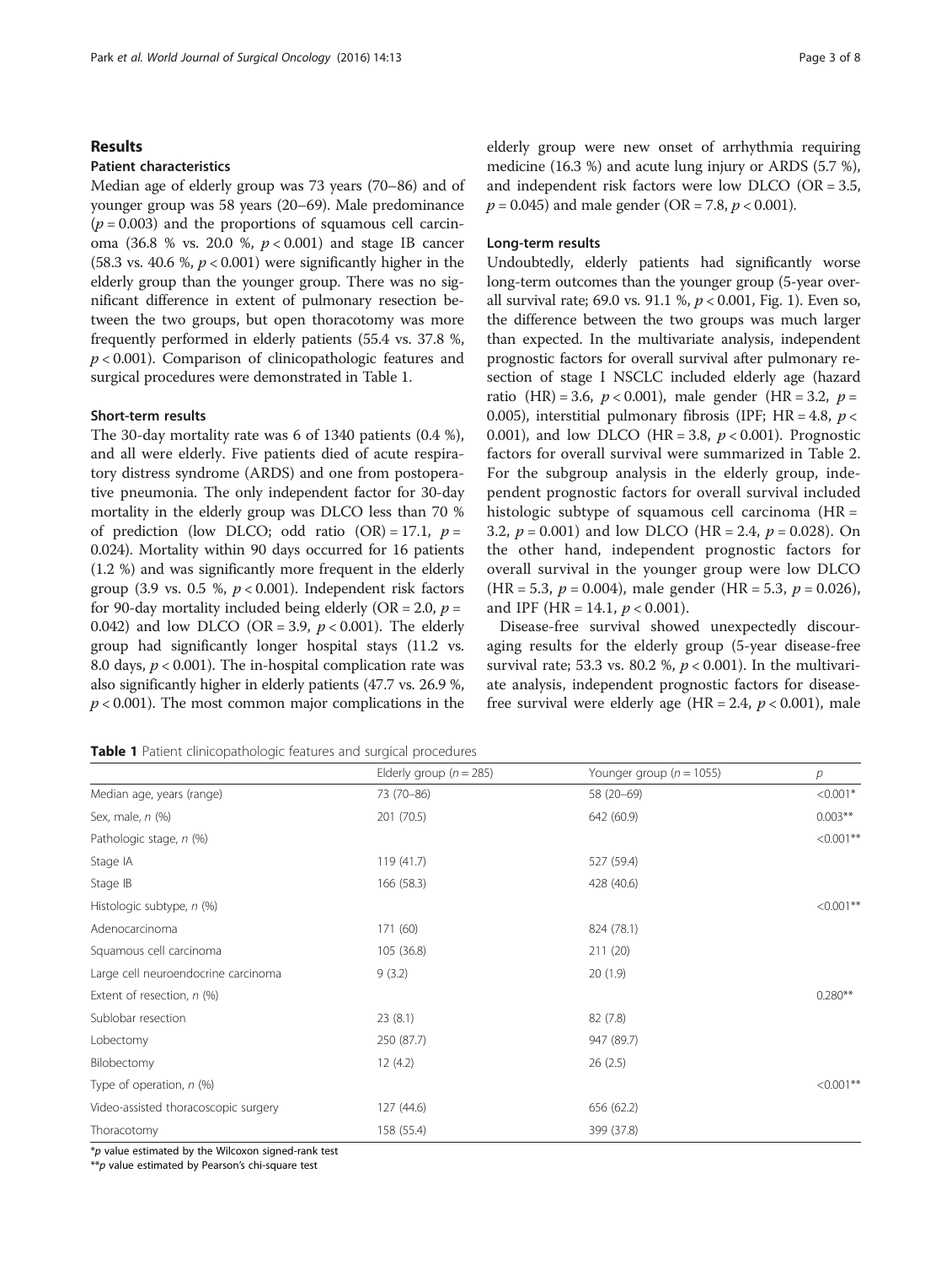<span id="page-3-0"></span>

gender (HR = 1.7,  $p = 0.017$ ), IPF (HR = 4.0,  $p < 0.001$ ), low DLCO (HR = 2.0,  $p = 0.006$ ), and stage IB (HR = 2.1,  $p < 0.001$ ). In the subgroup analysis, independent prognostic factors for disease-free survival in elderly patients were male gender (HR = 2.6,  $p = 0.007$ ) and low DLCO  $(HR = 2.1, p = 0.03)$ . Incidence of recurrence within 2 years was also significantly higher in elderly group than in younger group (13.7 vs. 5.7 %,  $p < 0.001$ ). Independent risk factors for recurrence were elderly age (HR = 3.4,  $p = 0.001$ ) and pathologic stage IB over IA  $(HR = 4.3, p < 0.001)$ . Short- and long-term outcomes of stage I lung cancer according to the age group were summarized in Table [3](#page-4-0), and results of multivariate analysis in elderly group were also demonstrated in Table [4](#page-5-0).

To rule out the effect of functional and pathologic differences other than age between two groups, further pair

matching analysis was performed for this unexpected high incidence of recurrence rate in elderly patients. Pair matching analysis was performed by propensity score matching, and 285 pairs of elderly and younger patients were matched 1:1. The clinical variables used for matching were gender, comorbidities, preoperative labs, and pulmonary function tests. Pathologic variables were also matched and included cancer stage and histologic subtype. The surgical variables included extent of pulmonary resection and type of operation.

Analysis of the cumulative recurrence rate after pulmonary resection between the elderly and the matched younger controls to evaluate lung cancer-specific longterm outcome still showed discouraging results for the elderly group. Five-year overall survival rates in the unmatched younger, matched younger, and elderly groups were 91.1, 89.5, and 69.0 %, respectively. Five-year diseasefree survival rates in the younger and elderly groups were 80.2 %, 75.0 % and 53.3 %, respectively. Three-year cumulative recurrence rates of the younger and elderly groups were 16.0 and 23.2 %, respectively ( $p = 0.001$ ), and stage IB (HR = 1.7,  $p = 0.035$ ) was the only independent risk factor in elderly patients. However, there was no significant difference between the younger group and the elderly group in loco-regional recurrence rate (11.0 vs. 11.3 %,  $p =$ 0.586). Only distant recurrence rate was significantly different between the younger group and the elderly group (5.6 vs. 13.4 %,  $p < 0.001$ ). The most common extrathoracic sites of distant recurrence were brain  $(n = 15)$ , liver ( $n = 10$ ), and bone ( $n = 10$ ), for which the incidence of metastasis was significantly higher in the elderly group (3.5 vs. 8.8 %,  $p = 0.009$ ). Comparison of elderly patients and matched younger control was demonstrated in supplementary data.

# **Discussion**

Several large population studies have examined early results after pulmonary resection in elderly patients and reported that the early mortality among elderly patients was significantly greater [\[8](#page-6-0)–[10\]](#page-6-0). In a recent study based on a large French national database performed by Rivera et al., postoperative mortality was significantly higher in elderly patients at every end point compared with younger controls (30-day mortality; 3.6 vs. 2.2 %,  $p = 0.010$ , 90-day mortality; 4.7 vs. 2.5 %,  $p < 0.001$ ), and the authors pointed out that the 90-day mortality rate seems to better represent real mortality risk than the 30-day mortality rate [\[11\]](#page-6-0), which was supported by our data (30-day mortality;  $p = 0.014$ , 90-day mortality;  $p < 0.001$ , Table [3](#page-4-0)). On the other hand, Cerfolio and colleagues reported in their nested case-control study that there was no significant difference in 30-day or in-hospital mortality between younger and elderly patients (3.8 vs. 2.2 %,  $p = 0.20$  [\[12](#page-6-0)]. However, the proportion of male patients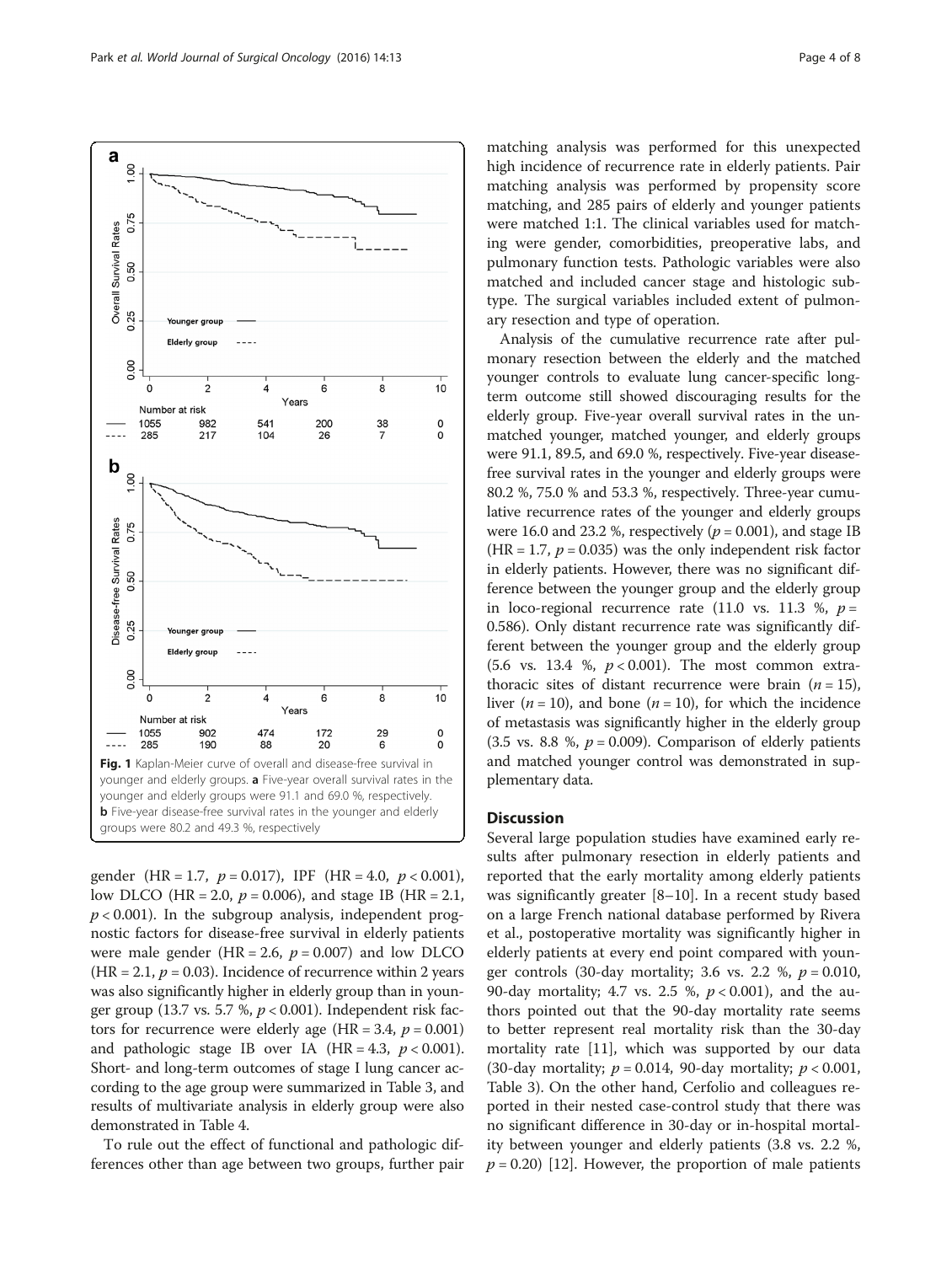|                                        | Univariate analysis (log-rank test) |         | Multivariate analysis (Cox hazard model) |                          |
|----------------------------------------|-------------------------------------|---------|------------------------------------------|--------------------------|
| Prognostic factors                     | HR (95 % CI)                        | р       | HR (95 % CI)                             | р                        |
| Age group                              | $4.2(3.1-5.6)$                      | < 0.001 | $3.6(2.1-6.2)$                           | < 0.001                  |
| Low DLCO <sup>a</sup>                  | $5.2(3.2 - 8.7)$                    | < 0.001 | $3.8$ $(2.1 - 7.1)$                      | < 0.001                  |
| IPF <sup>b</sup>                       | $13.8(7.6 - 25.0)$                  | < 0.001 | $4.8$ $(2.1 - 10.8)$                     | < 0.001                  |
| Male                                   | $2.6(1.7-3.9)$                      | < 0.001 | $3.2(1.4 - 7.1)$                         | 0.005                    |
| Pulmonary Tbc. <sup>c</sup>            | $1.5(1.1-2.2)$                      | 0.039   |                                          |                          |
| Hypertension                           | $1.39(1.1-1.9)$                     | 0.036   |                                          | ٠                        |
| Diabetes mellitus                      | $1.9(1.3-2.8)$                      | < 0.001 |                                          |                          |
| Decreased kidney function <sup>d</sup> | $2.7(1.1 - 7.2)$                    | 0.043   |                                          | $\overline{\phantom{a}}$ |
| Stage IB                               | $1.9(1.4-2.6)$                      | < 0.001 |                                          |                          |
| Lobectomy/bi-lobectomy                 | $1.7(1.1-2.8)$                      | 0.033   |                                          |                          |
| Thoracotomy                            | $2.8(2.0-3.9)$                      | < 0.001 |                                          |                          |

<span id="page-4-0"></span>Table 2 Prognostic factors for overall survival

<sup>a</sup>Expected diffusing capacity for carbon monoxide less than 70 % of prediction

<sup>b</sup>Interstitial pulmonary fibrosis

<sup>c</sup>Previous history of pulmonary tuberculosis

<sup>d</sup>Preoperative creatinine level higher than 1.5 mg/dL

was significantly lower in their elderly group after matching, and other comorbidities that might be associated with early outcome in elderly patients were not included as matching variables. Recently, Rueth et al. reported that male gender, higher comorbidity index and age older than 75 years significantly increased postoperative mortality [\[13](#page-6-0)]. These discouraging results of elderly group might have been caused by the fragility involved with aging process. Fragility, which is often defined as unintentional weight loss, self-reported exhaustion, muscular weakness, slow walking speed, and low physical activity, is identified as an independent risk factor for major morbidity, mortality, protracted length of stay, and institutional discharge [\[14, 15\]](#page-6-0).

To compare long-term outcome, Sigel et al. analyzed 27,859 cases of stage I NSCLC from surveillance, epidemiology, and end results (SEER) data and showed that the overall 5-year survival rate declined slightly with increasing age in male patients who underwent surgical resection (age groups <60, 61–69, 70–79,  $\geq 80$ ; 69.2, 66.0, 62.8, and 63.5 %, respectively) but remained similar across all ages [[16](#page-6-0)]. Cerfolio and colleagues reported that 5-year overall survival in their elderly group (≥70 years) was 78 %, which was surprisingly better than the rate in their younger group (69 %,  $p = 0.01$ ) with stage I NSCLC [[12\]](#page-6-0). Nonetheless, generally speaking, chronological age itself is still considered a major risk factor in long-term follow-up. In a study based on SEER conducted by Mery et al. [[17\]](#page-6-0) and retrospective matched study by Goodgame et al. [[18\]](#page-6-0), both authors reported worse overall survival for elderly patients.

Few studies have examined the association between lung cancer recurrence and age. Maeda et al. analyzed risk factors for the recurrence of stage I NSCLC; finding that old age (≥65 years) was a risk factor with borderline significance for cancer recurrence in a multivariate analysis ( $p =$ 0.051) [[19](#page-6-0)]. In contrast, Goodgame and colleagues reported that cancer recurrence rate in elderly patients was the same as that in younger patients (3-year cumulative

Table 3 Short- and long-term outcomes of stage I non-small cell lung cancer

|                                      | Elderly group ( $n = 285$ ) | Younger group ( $n = 1055$ ) | р             |
|--------------------------------------|-----------------------------|------------------------------|---------------|
| Short-term results                   |                             |                              |               |
| 30-day mortality, n (%)              | 6(2.2)                      | $\mathbf{0}$                 | $0.014*$      |
| 90-day mortality, n (%)              | 11(3.9)                     | 5(0.5)                       | $< 0.001*$    |
| Complication rate, %                 | 47.7                        | 26.9                         | $< 0.001*$    |
| Hospital stay, days                  | $11.2 \pm 12.2$             | $8.0 \pm 8.5$                | $< 0.001$ **  |
| Long-term results                    |                             |                              |               |
| 5-year overall survival rate, %      | 69.0                        | 91.1                         | $<0.001***$   |
| 5-year disease-free survival rate, % | 53.3                        | 80.2                         | $< 0.001$ *** |
| Recurrence rate within 2 years, %    | 13.7                        | 5.7                          | $< 0.001*$    |

\*p value estimated by Pearson's chi-square test: \*\*p value estimated by Student's t test 2; \*\*\*p value estimated by the log-rank test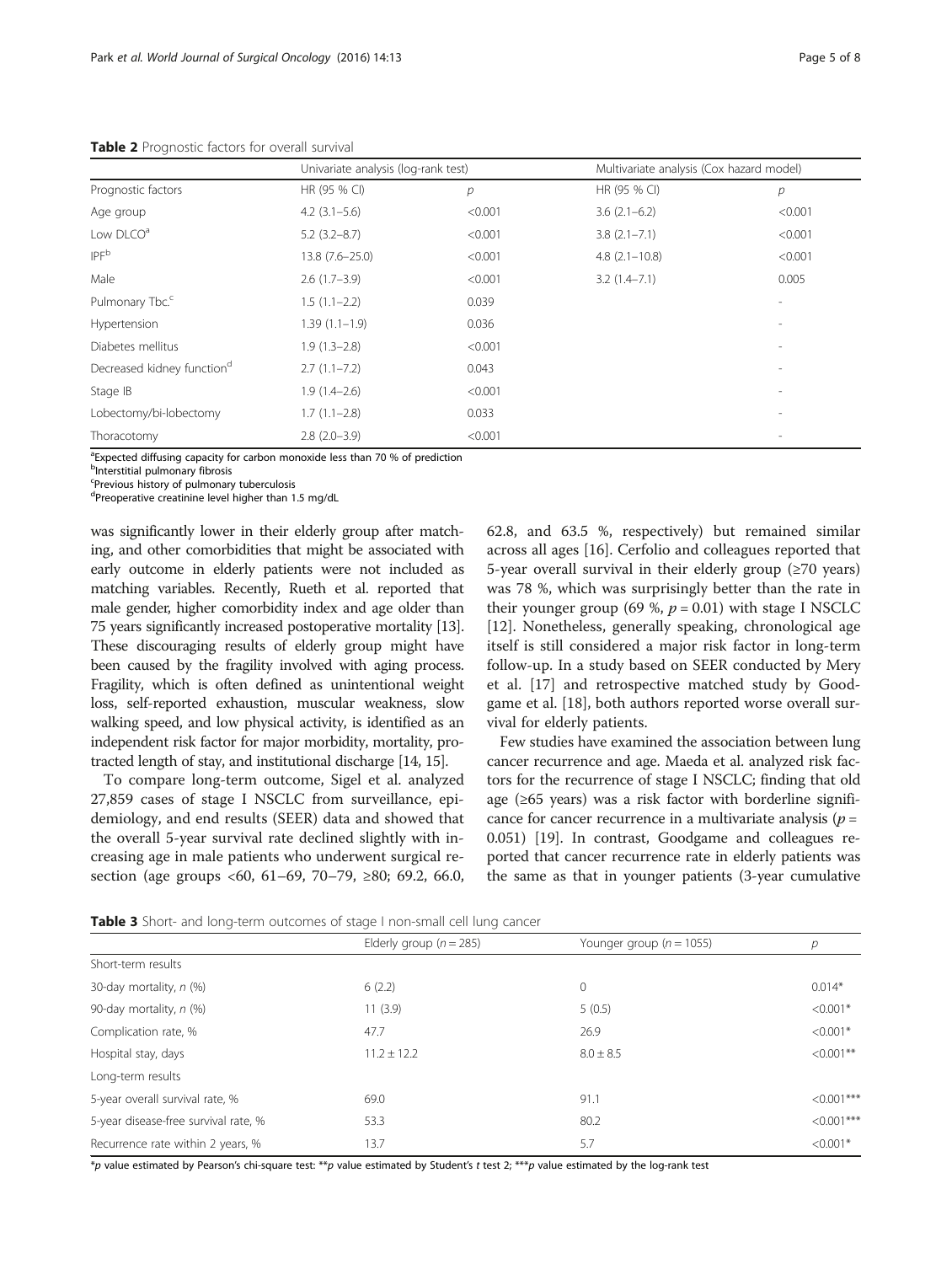<span id="page-5-0"></span>

|  |  | <b>Table 4</b> Multivariate analyses of risk and prognostic factors for short- and long-term results in elderly patients |
|--|--|--------------------------------------------------------------------------------------------------------------------------|
|  |  |                                                                                                                          |

|                                | Predictive factors                | OR/HR (95 % CI)     | р       |
|--------------------------------|-----------------------------------|---------------------|---------|
| Short-term outcomes            |                                   |                     |         |
| 30-day mortality               | DLCO less than 70 % of prediction | 17.1 (1.46-199)     | 0.024   |
| 90-day mortality               | DLCO less than 70 % of prediction | $8.47(1.11 - 64.6)$ | 0.039   |
| Complication rate              | Male gender                       | $7.80(3.10-19.6)$   | < 0.001 |
|                                | DLCO less than 70 % of prediction | $3.51(1.03 - 12.0)$ | 0.045   |
| Hospital stay                  | Open thoracotomy                  | $6.75(2.41-11.1)$   | 0.003   |
|                                | DLCO less than 70 % of prediction | $8.64(1.88-15.4)$   | 0.013   |
| Long-term outcomes             |                                   |                     |         |
| 5-year overall survival        | Squamous cell carcinoma           | $3.18(1.56 - 6.48)$ | 0.001   |
|                                | DLCO less than 70 % of prediction | $2.37(1.10 - 5.14)$ | 0.028   |
| 5-year disease-free survival   | Male gender                       | 2.57 (1.29 - 5.09)  | 0.007   |
|                                | DLCO less than 70 % of prediction | 2.07 (1.07-4.00)    | 0.030   |
| Recurrence rate within 2 years | Stage IB                          | $1.7(1.04 - 2.75)$  | 0.035   |

DLCO: expected diffusing capacity for carbon monoxide

OR: odd ratio from logistic regression model for short-term outcomes

HR: hazard ratio from Cox proportional hazard model for long-term outcomes

95 % CI: 95 % confidential interval

recurrence rate; 19 vs. 20 %,  $p = 0.425$ ) [\[18\]](#page-6-0). In our study, the recurrence rate in elderly patients was significantly higher than in younger patients (recurrence rate within 2 years; 13.7 vs. 5.7 %,  $p < 0.001$ ). This finding suggests that lung cancer in elderly patients is not always less virulent. Another explanation for more frequent distant failure in elderly patients might be less aggressive mediastinal lymph node dissection. Recently, Wang et al. reported that elderly patients without radical mediastinal lymphadenectomy experienced more frequent distant relapse compared to those who did undergo the procedure [[20](#page-7-0)]. However, as shown in this study with systemic lymph node dissection in any age group, the cancer-free survival in the elderly was lower than in the younger patients. Therefore, more frequent and meticulous follow-up should be needed in the elderly group.

In this study, early and long-term outcomes in elderly patients were worse than expected, and decreased DLCO was the common predictive factor for poor results both in early and long-term outcomes. The importance of DLCO has been recognized in many gerontologic studies. Yano et al. reported that old age  $(\geq 70 \text{ years})$ , pneumonectomy, and DLCO less than 70 % of predicted significantly increased life-threatening morbidity after pulmonary resection for lung cancer [\[21\]](#page-7-0). Ferguson et al. studied patients who underwent surgery for lung cancer and showed that the incidence of postoperative complications doubled in case of low diffusion capacity (DLCO less than 80 % of predicted) [\[22](#page-7-0)–[24](#page-7-0)]. For long-term outcome, it is not fully understood whether low diffusion capacity affects prognosis. Ferguson et al., in their study mentioned above, reported that low  $FEV<sub>1</sub>$  did not affect long-term prognosis, but DLCO less than 60 % of predicted significantly worsened overall survival [\[24\]](#page-7-0). Another study reported that a DLCO less than 40 % best predicted decreased survival from causes other than cancer within stage I lung cancers [\[25](#page-7-0)]. Therefore, surgery for elderly patients with low diffusion capacity may require extra caution or reconsideration of alternative treatments, including limited resection or radiotherapy [\[26](#page-7-0)–[28](#page-7-0)]. In this study, patients with DLCO less than 80 % or less than 60 % showed significantly worse outcome in overall survival  $(HR = 4.6, p < 0.001$  and  $HR = 17.9, p < 0.001$ , respectively). Overall survival according to DLCO is presented in Fig. 2. According to the results of this study, pulmonary resection for lung cancer in elderly patients

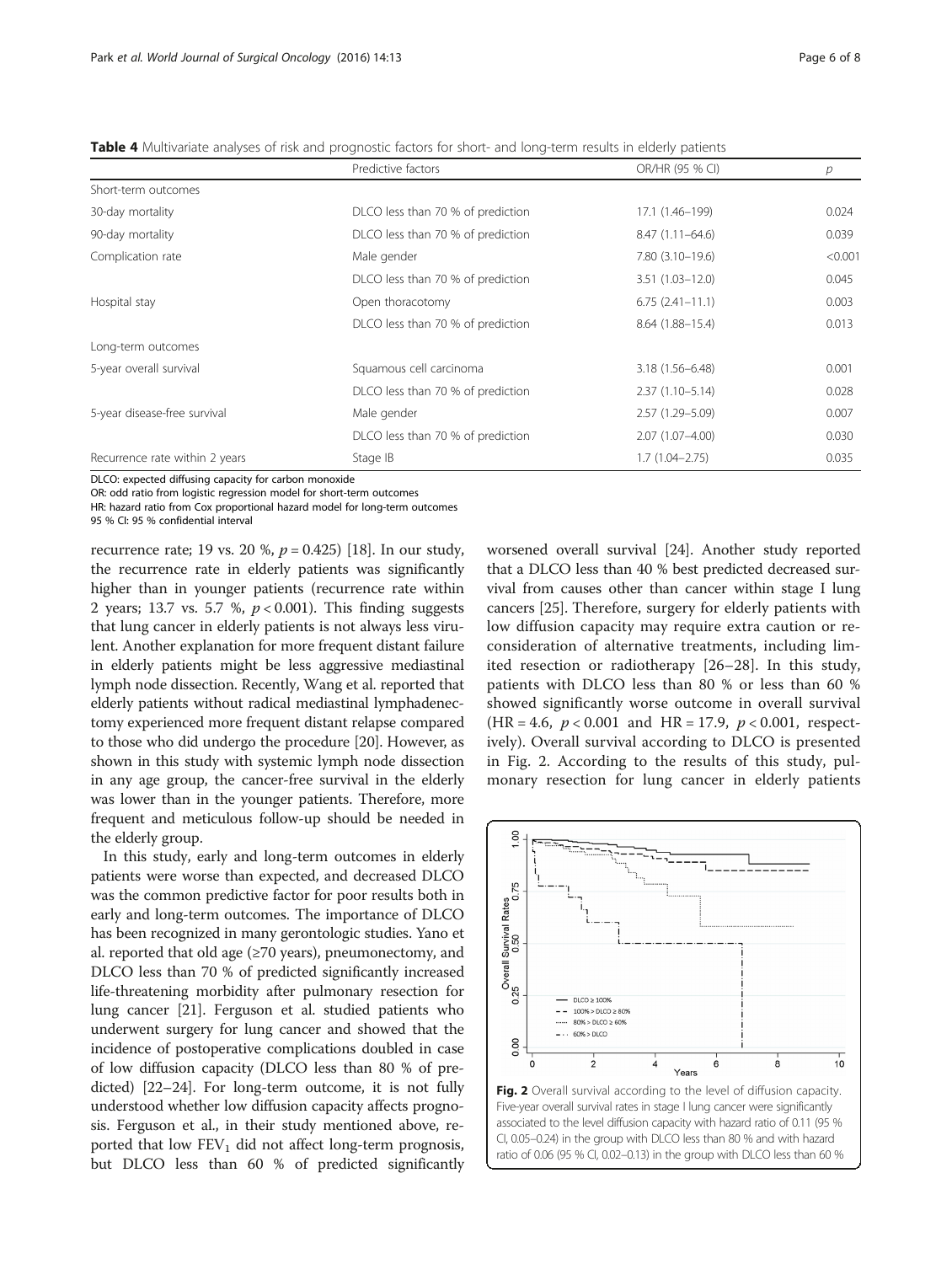<span id="page-6-0"></span>was far more risky than in younger patients. It is difficult to point out the risks of being old, but we presume that it comes from complex reasons, such as fragility to postsurgical stress and life expectancy of belonging society, and a searching analysis of the elderly patients are required in future studies. Until then, elderly patients who undergo pulmonary resection for lung cancer might require more rigorous application of operability than younger patients. Especially with the patients with decreased DLCO, additional assessments such as exercise pulmonary function test should be performed prior to surgery, and if the patients are judged to be unsuitable for surgery, alternative treatments should be considered. For patients who are medically inoperable for early lung cancer, stereotactic body radiation therapy (SBRT) has been widely applied and reported to be highly effective at controlling the primary tumor without serious toxicity. Radiation Therapy Oncology Group 0236 trial, which enrolled inoperable 59 patients with T1-2 lung cancer, showed 3-year survival of 55.8 % after SBRT and high rates of local tumor control (3-year primary tumor control rate of 97.6 %.) [\[29\]](#page-7-0). Onishi et al. reported even better results, and the 5-year overall survival rates in this study showed 72 and 62 % for stage IA and IB, respectively [[30](#page-7-0)].

This study was a retrospective study and has associated limitations. Potential confounders affecting results after pulmonary resection in younger and elderly groups were minimized by matching clinicopathologic variables and surgical factors. Another limitation is that other known independent factors from previous studies, such as preoperative serum carcinoembryonic antigen level or lymphovascular invasion in pathologic reports, were not evaluated due to incomplete availability of these parameters in our database [\[31, 32](#page-7-0)]. Also, socioeconomic position of patients, which is also another important predictive factor in cancer treatment, was not considered in this study [\[33](#page-7-0)].

## Conclusions

In conclusion, elderly patients with stage I NSCLC showed unsatisfying results in both short- and long-term outcomes. Especially, elderly patients with low DLCO are at risk for significantly worse outcome, indicating that patient selection should include assessment of pulmonary function, including DLCO, and also, more frequent following up should be needed.

#### Abbreviations

NSCLC: non-small cell lung cancer; FEV<sub>1</sub>: forced expiratory volume in 1 second; FVC: forced vital capacity; DLCO: diffusing capacity for carbon monoxide; ARDS: acute respiratory distress syndrome; OR: odd ratio; HR: hazard ratio; IPF: interstitial pulmonary fibrosis; SEER: surveillance, epidemiology, and end results.

#### Competing interests

The authors declare that they have no competing interests.

#### Authors' contributions

JK provided the concept and design of this study. HKK, YSC, JIZ, and YMS have made a direct and substantial contribution to the work reported in the manuscript by providing materials, patients, or resources. BP and GL collected and analyzed the data, and BP wrote the article. All authors read and approved the final manuscript.

#### Acknowledgements

We thank all our colleagues and authors in the Department of Thoracic and Cardiovascular Surgery, Samsung Medical Center, for their assistance. There was no financial support in this study.

#### Received: 10 July 2015 Accepted: 30 December 2015 Published online: 19 January 2016

#### References

- 1. Siegel R, Naishadham D, Jemal A. Cancer statistics, 2013. CA Cancer J Clin. 2013;63:11–30.
- 2. Owonikoko TK, Ragin CC, Belani CP, Onton AB, Gooding WE, Taioli E, et al. Lung cancer in elderly patients: an analysis of the surveillance, epidemiology, and end results database. J Clin Oncol. 2007;25:5570–7.
- Peake MD, Thompson S, Lowe D, Pearson MG. Ageism in the management of lung cancer. Age Ageing. 2003;32:171–7.
- 4. Wouters MW, Siesling S, Jansen-Landheer ML, Elferink MA, Belderbos J, Coebergh JW, et al. Variation in treatment and outcome in patients with non-small cell lung cancer by region, hospital type and volume in the Netherlands. Eur J Surg Oncol. 2010;36 Suppl 1:S83–92.
- 5. Iyoda A, Hiroshima K, Moriya Y, Takiguchi Y, Sekine Y, Shibuya K, et al. Prospective study of adjuvant chemotherapy for pulmonary large cell neuroendocrine carcinoma. Ann Thorac Surg. 2006;82:1802–7.
- 6. Okami J, Higashiyama M, Asamura H, Goya T, Koshiishi Y, Sohara Y, et al. Pulmonary resection in patients aged 80 years or over with clinical stage I non-small cell lung cancer: prognostic factors for overall survival and risk factors for postoperative complications. J Thorac Oncol. 2009;4:1247–53.
- 7. Port JL, Kent M, Korst RJ, Lee PC, Levin MA, Flieder D, et al. Surgical resection for lung cancer in the octogenarian. Chest. 2004;126:733–8.
- 8. Ginsberg RJ, Rubinstein LV. Randomized trial of lobectomy versus limited resection for T1 N0 non-small cell lung cancer. Lung Cancer Study Group. Ann Thorac Surg. 1995;60:615–22. discussion 622–3.
- 9. Damhuis RA, Schutte PR. Resection rates and postoperative mortality in 7,899 patients with lung cancer. Eur Respir J. 1996;9:7–10.
- 10. Rostad H, Naalsund A, Strand TE, Jacobsen R, Talleraas O, Norstein J. Results of pulmonary resection for lung cancer in Norway, patients older than 70 years. Eur J Cardiothorac Surg. 2005;27:325–8.
- 11. Rivera C, Falcoz PE, Bernard A, Thomas PA, Dahan M. Surgical management and outcomes of elderly patients with early stage non-small cell lung cancer: a nested case-control study. Chest. 2011;140:874–80.
- 12. Cerfolio RJ, Bryant AS. Survival and outcomes of pulmonary resection for non-small cell lung cancer in the elderly: a nested case-control study. Ann Thorac Surg. 2006;82:424–9. discussion 429–30.
- 13. Rueth NM, Parsons HM, Habermann EB, Groth SS, Virnig BA, Tuttle TM, et al. The long-term impact of surgical complications after resection of stage I nonsmall cell lung cancer: a population-based survival analysis. Ann Surg. 2011;254:368–74.
- 14. Fried LP, Tangen CM, Walston J, Newman AB, Hirsch C, Gottdiener J, et al.
- Frailty in older adults: evidence for a phenotype. J Gerontol. 2001;56(3):146–56. 15. Partridge JS, Harari D, Dhesi JK. Frailty in the older surgical patient: a review. Age Ageing. 2012;41(2):142–7.
- 16. Sigel K, Bonomi M, Packer S, Wisnivesky J. Effect of age on survival of clinical stage I non-small-cell lung cancer. Ann Surg Oncol. 2009;16:1912–7.
- 17. Mery CM, Pappas AN, Bueno R, Colson Y, Linden P, Sugarbaker DJ, et al. Similar long-term survival of elderly patients with non-small cell lung cancer treated with lobectomy or wedge resection within the surveillance, epidemiology, and end results database. Chest. 2005;128:237–45.
- 18. Goodgame B, Viswanathan A, Zoole J, Gao F, Miller CR, Subramanian J, et al. Risk of recurrence of resected stage I non-small cell lung cancer in elderly patients as compared with younger patients. J Thorac Oncol. 2009;4:1370–4.
- 19. Maeda R, Yoshida J, Ishii G, Hishida T, Aokage K, Nishimura M, et al. Long-term survival and risk factors for recurrence in stage I non-small cell lung cancer patients with tumors up to 3 cm in maximum dimension. Chest. 2010;138:357–62.